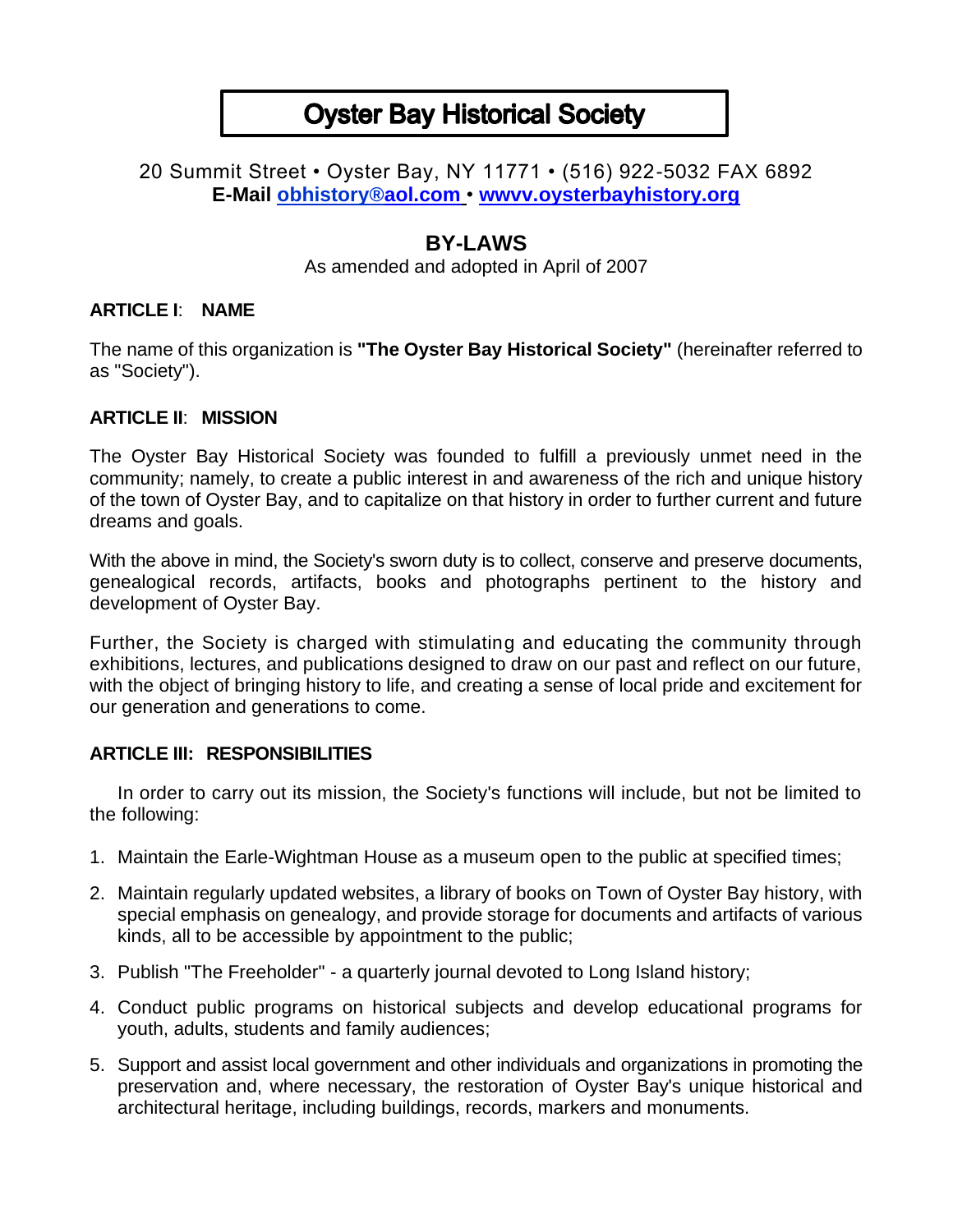#### **ARTICLE IV: MEMBERSHIP**

- A. Any person interested in the history of Oyster Bay who applies for membership and who has paid all current dues may become a member.
- B. Arrears: Any member who fails to pay dues within 60 days from the time a Second notice is mailed may have his or her membership revoked by the Board.
- C. Annual dues and classes of membership shall be fixed from time to time by the Board of Trustees.

## **ARTICLE V: BOARD OF TRUSTEES**

- A. The Board of Trustees (hereinafter referred to as "Trustees") shall consist of six (6) officers and up to nineteen (19) additional members of the Society. This conforms to the Charter from the New York State Board of Regents dated August 26, 1966.
- B. The Trustees shall exercise all of the corporate powers of the Society and shall manage the property and business of the Society. The Trustees shall authorize the expenditure of funds, as may be required in advancement of the Society's purposes.
- C. Regular meetings of the Trustees shall be held on seven (7) days notice or as designated by the President. Special meetings may be called by the President or by the Secretary upon written request of five (5) members of the Board of Trustees.
- D. At all meetings of the Trustees, one third of the total membership of the Board shall constitute a quorum.
- E. Any Trustee who expects to be absent from a Board meeting should provide advance notification of such absence by telephone or other means to the Society's office. Upon the unexcused absence of any Trustee from several successive meetings, said Trustee may be removed from the Board.
- F. Trustees may also elect Honorary Trustees who shall have all the rights and privileges of Trustees except the right to vote. Honorary Trustees are elected for an indefinite term with no concomitant duties. Nominations for the status of Honorary Trustee may be made by any Board member including officers, and shall be based on outstanding records of service or significant contributions to the Society.
- G. Each Trustee who is not an Officer shall serve on at least one committee, and/or provide in-kind service or financial support.
- H. Trustees may nominate individuals to serve on the Advisory Board of the Board of Trustees and they shall serve at the pleasure of the Board. Advisory Board members may be involved in any current or ongoing Society project without the status or duties of Trustee including the requirement to attend Board meetings. Advisory Board members may retain advisory status for an indefinite term while remaining eligible for nomination to the Board of Trustees. An updated list of Advisory Board members will be maintained.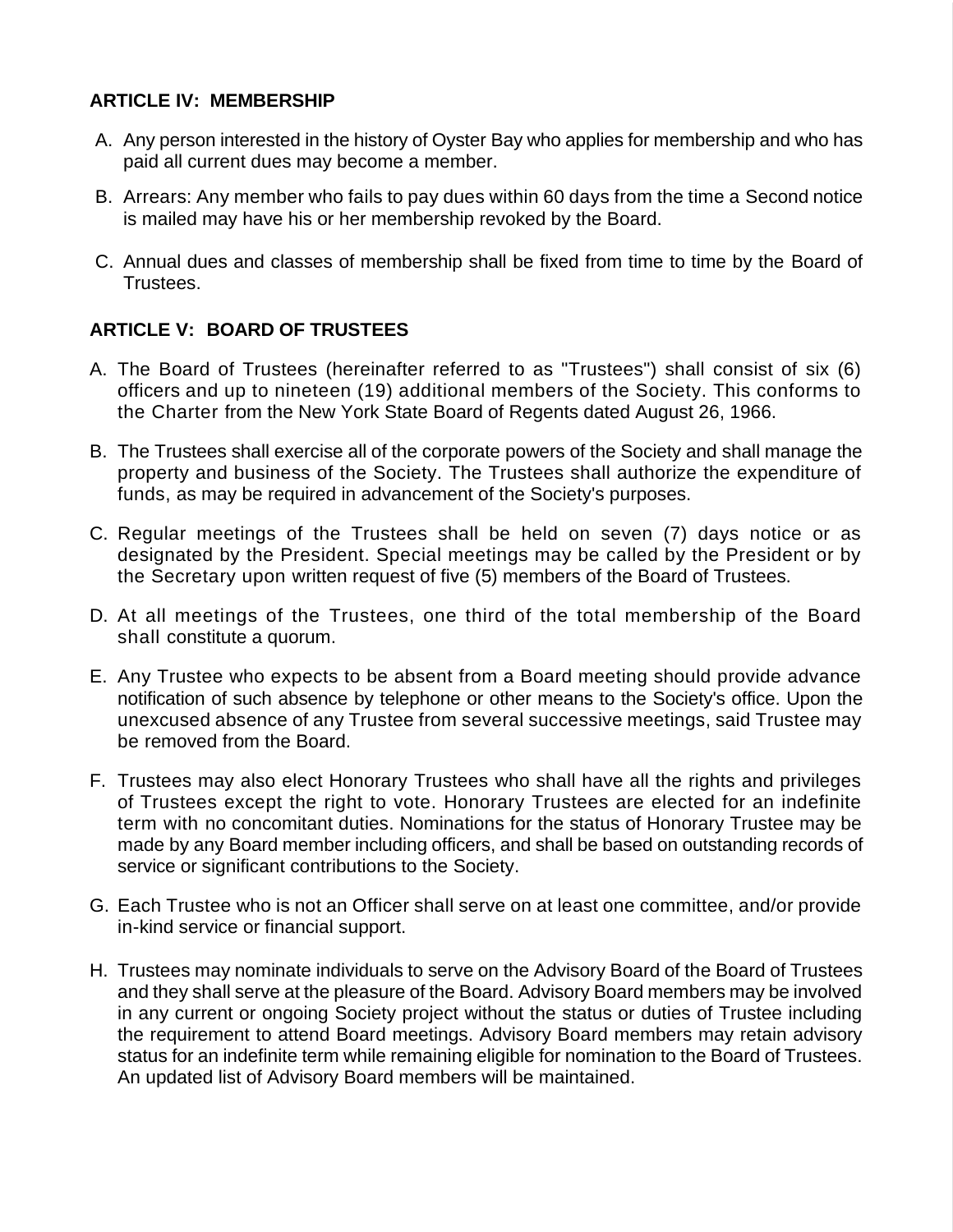### **ARTICLE VI: OFFICERS**

A. The officers of the Society shall consist of the:

President 1<sup>st</sup> Vice President 2<sup>nd</sup> Vice President Treasurer Secretary Membership Coordinator

NOTE: The Position of President and Secretary cannot be shared.

#### B. Term of Office

Each officer shall be elected for a term of one (1) year or until a successor is elected. No person should be eligible for reelection to the same office for more then three contiguous years except when there in no one available to fill a role requiring specific skills or duties, or if and when an ongoing project requires a continued presence.

#### C. Duties of Officers

#### President

The President shall:

Preside over all meetings of the Board of Trustees and of the Society; appoint all committees and fill vacancies in them; compile with the l' Vice President and the Treasurer, Agency Director and other persons as designated, an Annual Budget to be presented to the Board to be adopted at the beginning of the Society's fiscal year, (such budget may be modified by the Board during the fiscal year as circumstances dictate) serve Ex-officio on all committees. Has the overall responsibility for maintenance of the organization's functions.

#### 1<sup>st</sup> Vice President.

The 1st Vice President shall:

Act in the absence or disability of the President with the same powers as the President. Oversee financial responsibilities of the organization, including investment of the Society's cash resources, and oversee preparation of an annual capital budget with appropriate officers.

#### 2<sup>nd</sup> Vice President

The 2<sup>nd</sup> Vice President shall:

Act in the absence or disability of the President and 1<sup>st</sup> Vice President with the same powers *as* the President, and oversee public relations functions of the organization.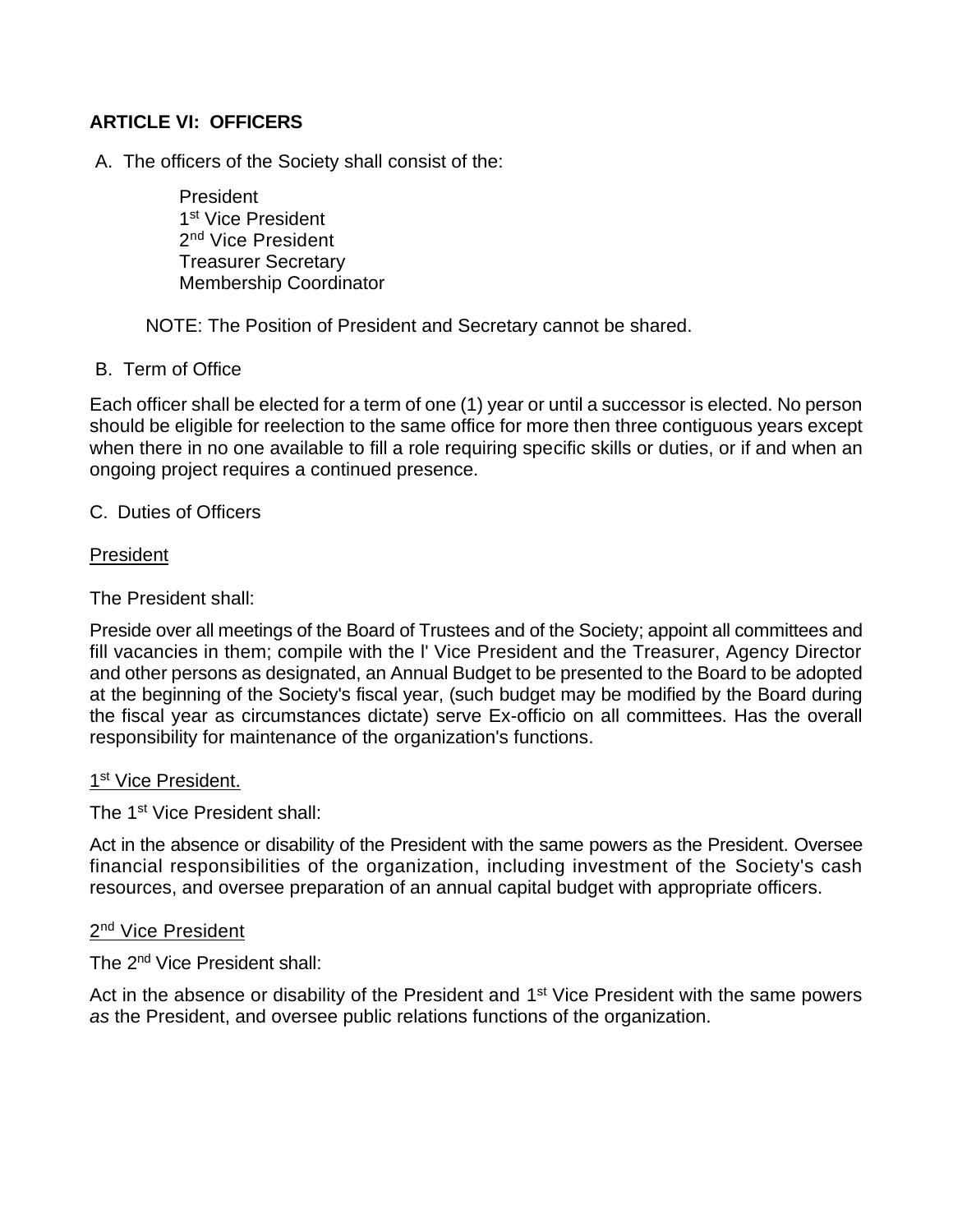#### **Treasurer**

The Treasurer shall:

Receive all monies due the Society and deposit the funds of the Society in one or more accounts, in banks designated by the Board of Trustees in the name of the Oyster Bay Historical Society (or other specified fund e.g. building, endowment). Withdraw funds from such accounts as designated by the Board or other duly designated Officer and only sums approved in the annual budget; pay bills authorized by the Director in a timely manner; present an accounting of the Society's receipts and payments at each board meeting or as requested by an appropriate officer or committee head; prepare an annual report for presentation at the annual meeting of the Society; complete any official forms, reports, etc. required of the organization using standard practices for presentation.

#### **Secretary**

The Secretary shall:

Keep minutes of meetings in a central folder on a monthly basis and be responsible for adding them to the corporate records annually. Mail minutes and notices of meetings to all trustees and others as designated; answer correspondence as directed by the Board or Officers; have access to the corporate seal for official documents; maintain a copy of the complete set of records of organizational business of the Society; sign correspondence as secretary when indicated.

#### Membership Coordinator

The Membership Coordinator shall:

Maintain and update all mailing lists used by the organization; track membership renewals, inform Treasurer of dues paid specifically by forwarding funds received; issue annual appeal letters (after having been written by President and Agency Director) and acknowledge gifts received; coordinate annual membership drive and/or events associated with membership; issue Membership Cards.

## **ARTICLE VII: COMMITTEES**

- A. The President may, at any time, appoint such committees as may be necessary to further the purposes of the Society;
- B. A majority of the members of any committee shall constitute a quorum;
- C. There shall be the following Standing Committees:
	- 1. Executive Committee Shall be composed of the President,  $1^{st}$  and  $2^{nd}$  Vice Presidents, the Director of the Agency and the Curator, with other persons as needed. This joint committee of the Board and the Agency will oversee the regular business of the Society such as finance, fund-raising events, public relations, education, exhibitions, and other matters which may arise in the normal course of business. Meetings will be called on a regular basis in between Board Meetings. Decisions regarding the ongoing programs will be implemented as required. Changes in policy will be presented to the Board for approval.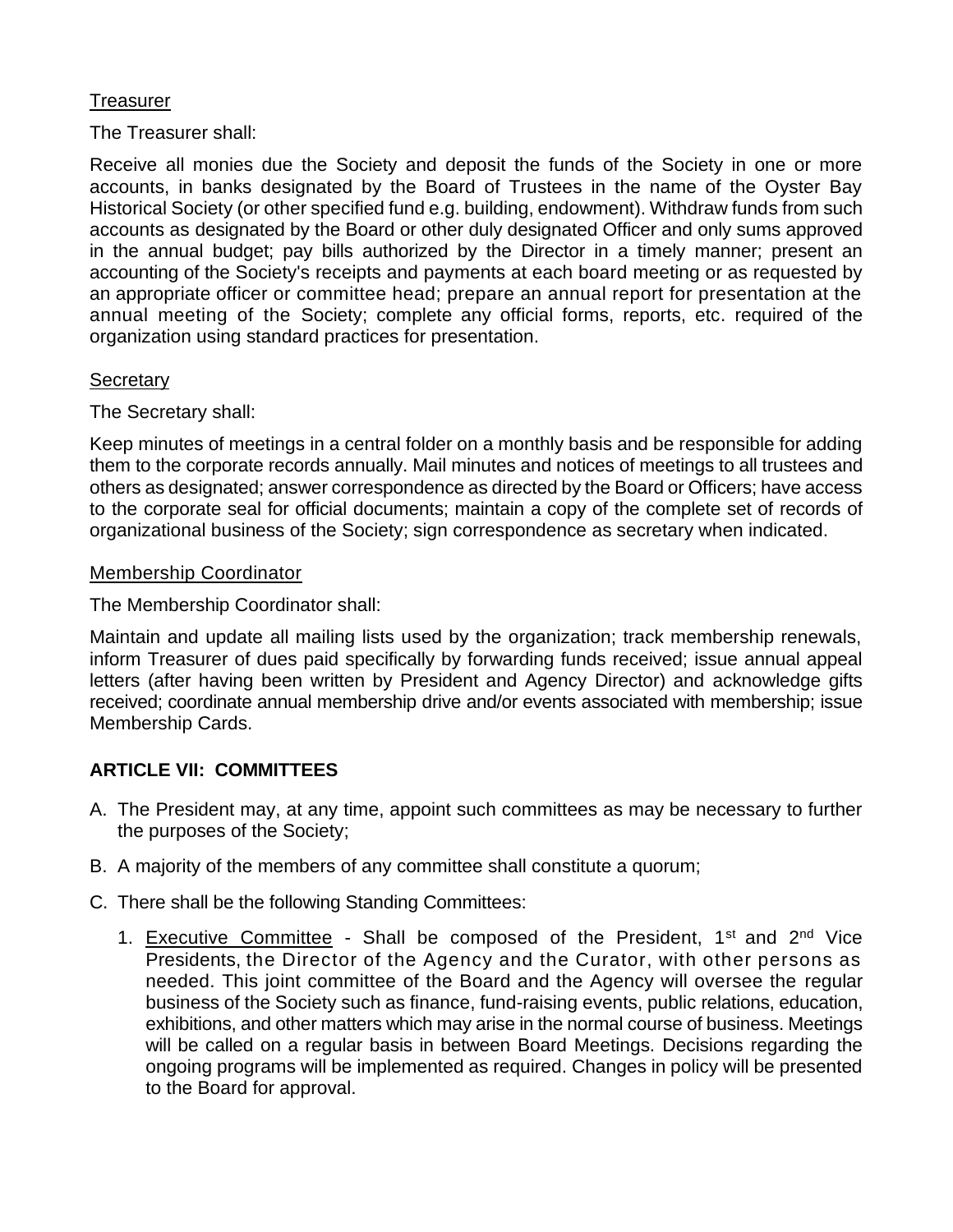- 2. Nominating Committee Using the organizations list of expectations for members of the Board, interview prospective trustees, review applications for membership on the Board, and make appropriate recommendations to the President and the Board. The Nominating Committee shall be responsible for presenting, at the Annual Meeting of the Society, the name of one (1) candidate for each office and open places on the Board of Trustees. Three (3) members of the Board *who are not officers* and/or one (1) volunteer from the Membership at large may comprise this committee. The list of the Committee's nominees shall be presented to the President and the Board, and the Secretary shall mail the list of nominees to members no fewer than fifteen (15) days prior to the Annual Meeting.
- 3. Program Committee In conjunction with appropriate agency staff, develop, implement and evaluate programs for the community, especially involving fundraising, public awareness, education, historic preservation and others as directed by the Board.

## **ARTICLE VIII: MEETINGS OF THE SOCIETY**

- A. The Annual Meeting of the Society shall be held in the month of June of each year.
- B. Regular meetings of the membership will be held from time to time at the direction of the President and the Board.
- C. Special meetings of the membership may be called by the Board and/or by petition signed by one-third of members in good standing.
- D. The Secretary shall give not fewer than seven (7) days written notice of all membership meetings and in the case of special meetings shall specify the business to be transacted.
- E. Twenty (20) members in good standing shall constitute a quorum at all meetings of the Society.
- F. The order of business may be altered or suspended at any meeting by a majority of the members present.
- G. *Roberts Rules of Order (Revised)* shall govern all meetings except when they conflict with the Charter or the By-Laws of the Society.

## **ARTICLE IX: ELECTIONS**

- A. The right to vote shall be vested in each member in good standing except that honorary members shall not be entitled to vote.
- B. All members in good standing are entitled to hold office upon election to such office.
- C. Elections to the Board shall take place at the Annual Meeting of the Society.
- D. The elections shall be by a plurality of the votes cast in person or by proxy.

## **ARTICLE X VACANCIES**

The Board of Trustees shall fill vacancies occurring on the Board for the unexpired term.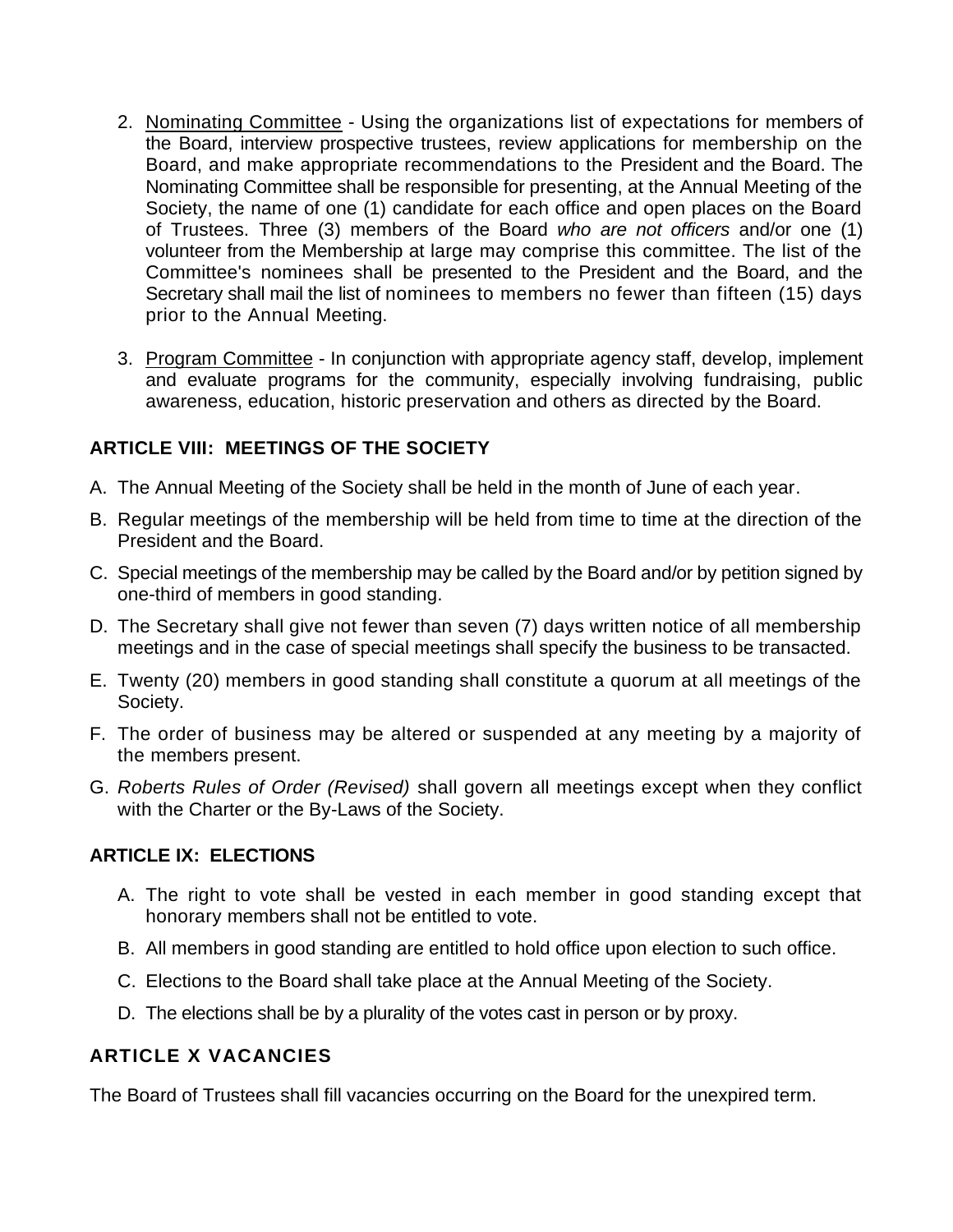# **ARTICLE XI CODE OF ETHICS**

Among those responsible for OBHS mission and operations are paid professional staff, volunteer personnel, and members of the Board of Trustees. These individuals are committed to utilizing their knowledge and skills in support of the OBHS and its goals. They recognize their stewardship responsibility to ensure that needed resources are vigorously and ethically sought and that the intent of the donor is honestly fulfilled. Such individuals practice their profession or activity with integrity, honesty, truthfulness and adherence to the absolute obligation to safeguard the public trust. The OBHS Code of Ethics involves, but is not limited to, a commitment to the following standards of professional practice:

- To serve the ideals of philanthropy and volunteerism
- To put charitable mission above personal gain, only accepting compensation by approval of Trustees and in accordance with bylaws
- To recognize their individual boundaries of competence and be forthcoming about their professional qualifications and credentials
- To value the privacy, freedom of choice and interests of all those affected by their actions
- To disclose all relationships that might constitute, or appear to constitute, conflicts of interest
- To avoid disclosing privileged information to unauthorized parties
- To ensure that all solicitation materials are accurate and correctly reflect the organization's mission and use of solicited funds
- To utilize monies from the sale of any artifacts or materials for new acquisition or preservation of the collection, and not for the general fund
- To utilize accurate and consistent accounting methods in stating fund-raising results in accordance with AICPA guidelines
- To respond quickly and flexibly to Oyster Bay's changing needs and aspirations with regard to its historic heritage
- To actively encourage all their colleagues to embrace and practice these ethical principles

# **ARTICLE X11: GIFT ACCEPTANCE POLICY**

This guideline provides for a standard approach for all gift-giving to the Society. In order to protect its assets, reputation, integrity, and above all, its donors, the Society follows these guidelines governing its solicitation and acceptance of charitable gifts. These guidelines enable the Society Board and Administration to deal with prospective donors in an atmosphere of mutual understanding and respect. A copy of this Policy is to be provided to all prospective donors so as to assure complete understanding of the Society's gift acceptance policy.

## **Basic Assumptions**

- The Society Board of Trustees, or selected members, will serve as the Gift Acceptance Committee.
- There are two types of gifts, current and planned.
- Gifts should be unrestricted I undesignated, in which case the Board Of Trustees may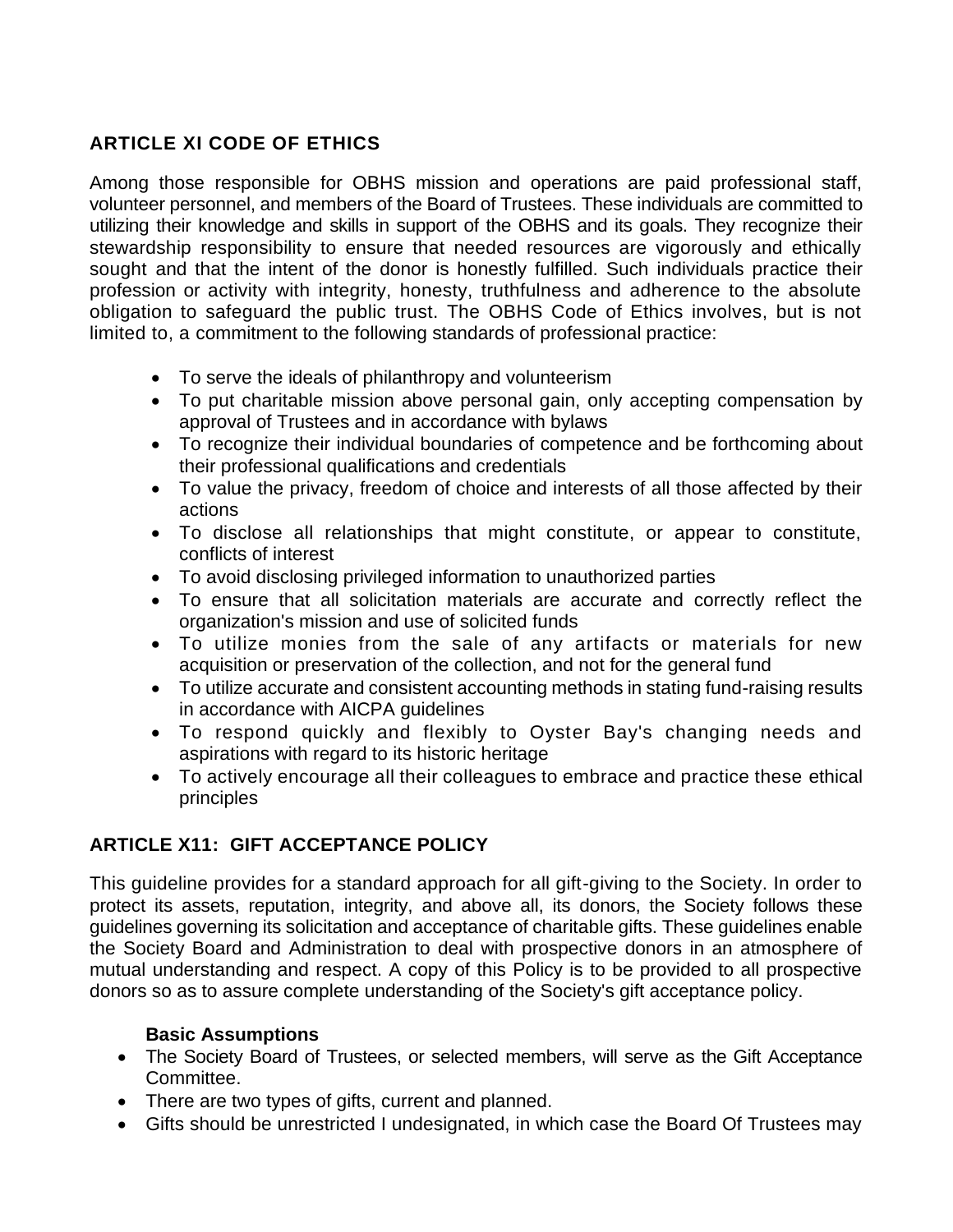use them as it deems best for the Society. Such gifts are of the greatest value to the Society.

- Gifts may be designated, in which case donors state the use to which they would prefer the gift to be put but do not and will not, hold The Society responsible for absolute, legal, restricted use.
- Restricted gifts will be accepted only under extraordinary circumstances.
- The Society reserves the right to refuse any gift.
- Society employees, Board members, and, occasionally, its agents, may receive gifts on behalf of the institution, but only the Board of Trustees acting as a body, may accept gifts.
- No individual or organization may solicit funds in the name of, or on behalf of, The Society unless authorized to do so by the Board of Trustees.
- No individual in the employ of, or under contract to, The Society shall verify in writing the value of a gift for tax deduction purposes, other than cash, checks, credit cards, or payroll deductions. Gifts of tangible personal property and gifts-in-kind may be acknowledged by accurately describing the gift in such detail that it is recognizable. Determining a value for such gifts is the sole responsibility of the donor.
- Non-financial gifts, such as artifacts, ephemera, and photographs donated will be documented by issuance by The Society, signed by the donor, of an Accession Record and Certificate of Gift.

## **ARTICLE XIII: DISSOLUTION AND DISTRIBUTION OF ASSETS**

In the event of the dissolution of the Society, after paying all outstanding liabilities, all remaining assets will be distributed in accordance with the purposes recited in Section 501(c)(3) of the Internal Revenue Code of 1954, as amended.

## **ARTICLE XIV: AMENDMENTS**

The By-Laws may be amended, repealed or altered in whole or in part by the members after consideration by the Board of Trustees by a two-thirds vote of the members present at any Annual or special meeting of the Society, provided that the change and a statement of the action or recommendation of the Board of Trustees with respect thereto, shall have been mailed to each member at least ten (10) days before the meeting.

Revised through April 19, 2007